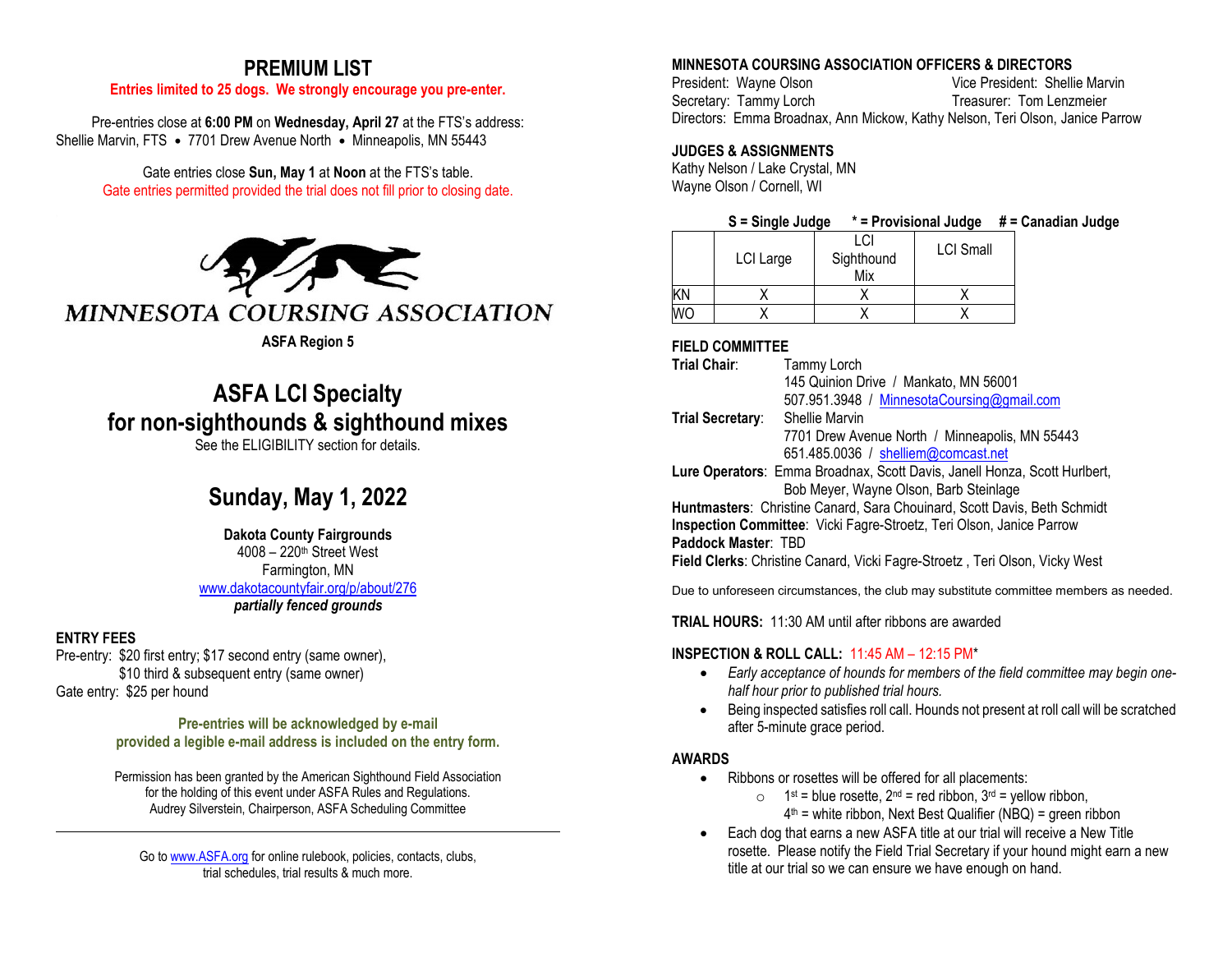# **ELIGIBILITY**

All non-sighthounds, sighthound-mixes, and mixed-breeds entered must have a registration number via one of the following:

- A. AKC (American Kennel Club)
	- a. Registration as one of the recognized breeds.
	- b. Purebred Alternative Listing (PAL) program, which is for purebred dogs that cannot be fully registered with the AKC to participate in AKC events.
	- c. Canine Partners, which is for mixed-breed dogs and dogs ineligible for AKC registration.
	- d. Foundation Stock Service (FSS), which is for recorded breeds on the road to full AKC recognition.
- B. UKC (United Kennel Club) registration as one of the recognized breeds.
- C. If the dog has none of the above registrations, ASFA will provide a unique entry number for a one-time \$10 charge.
	- a. The owner has to complete an ASFA Request for unique entry number.
	- b. The Trial Secretary will submit a copy of the form with the records.
	- c. The owner will retain a copy as proof of request and payment until permanent number is provided.

## To compete dogs:

- A. must be a minimum of 12 months old on the day of the trial
- B. must be physically fit for competition. blindness, lameness and amputation are considered being unfit
- C. may be spayed/neutered or intact
- D. bitches must not be in heat/season
- E. must be free of bandaging or any other attachments for medical purposes
- F. not be disqualified from ASFA competition

# **STAKES OFFERED** (No dog may enter more than one stake.)

**Small Open:** for dogs 17.5" or less at the withers and/or brachycephalic ("flat-faced") dogs who have not achieved the title of LCC.

*Small Senior*: for dogs 17.5" or less at the withers and/or brachycephalic dogs who have achieved the title of LCC.

*Small Veteran*: for dogs 17.5" or less at the withers and/or brachycephalic dogs over 7 years old. *Large Open*: for dogs over 17.5" at the withers who have not achieved the title of LCC.

*Large Senior*: is for dogs over 17.5" at the withers who have achieved the title of LCC.

*Large Veteran*: for dogs over 17.5" at the withers who are over 7 years old.

*Sighthound mix Open*: for dogs with a sighthound breed in its background who have not achieved the title of LCC.

*Sighthound mix Senior*: for dogs with sighthound breed in its background who have achieved the title of LCC.

*Sighthound mix Veteran*: for dogs with sighthound breed in its background over 7 years old.

## **Notes:**

- Small stakes will run 50% of the course up to a maximum of 400 yards. All other stakes will run the full course length.
- All dogs will run twice (prelims & finals).
- All dogs will run singularly.

# **EMERGENCY VETERINARIAN**

South Metro Animal Emergency Care 14690 Pennock Avenue - Apple Valley, MN 55124 952.953.3737 / [https://smaec.com](https://smaec.com/) 24 hours beginning 6PM Thursday – 8AM Tuesday

*Located approximately 11 miles from the Dakota County Fairgrounds. [Map from trial site to vet clinic](https://goo.gl/maps/UCD2UfJw2eEGzNt6A) will be available at the secretary's desk*

# **COURSE PLANS & EQUIPMENT**

- Trial will be held at the South Field, which is in the SW corner of the fairgrounds.
- The lure will consist of highly visible plastic strips.
- Course will be reversed for finals.
- Battery powered continuous loop equipment will be used, including back up equipment.
- The field committee reserves the right to alter the course depending on the field and other conditions.

course length= 615 yards

**SUNDAY** 615 yards

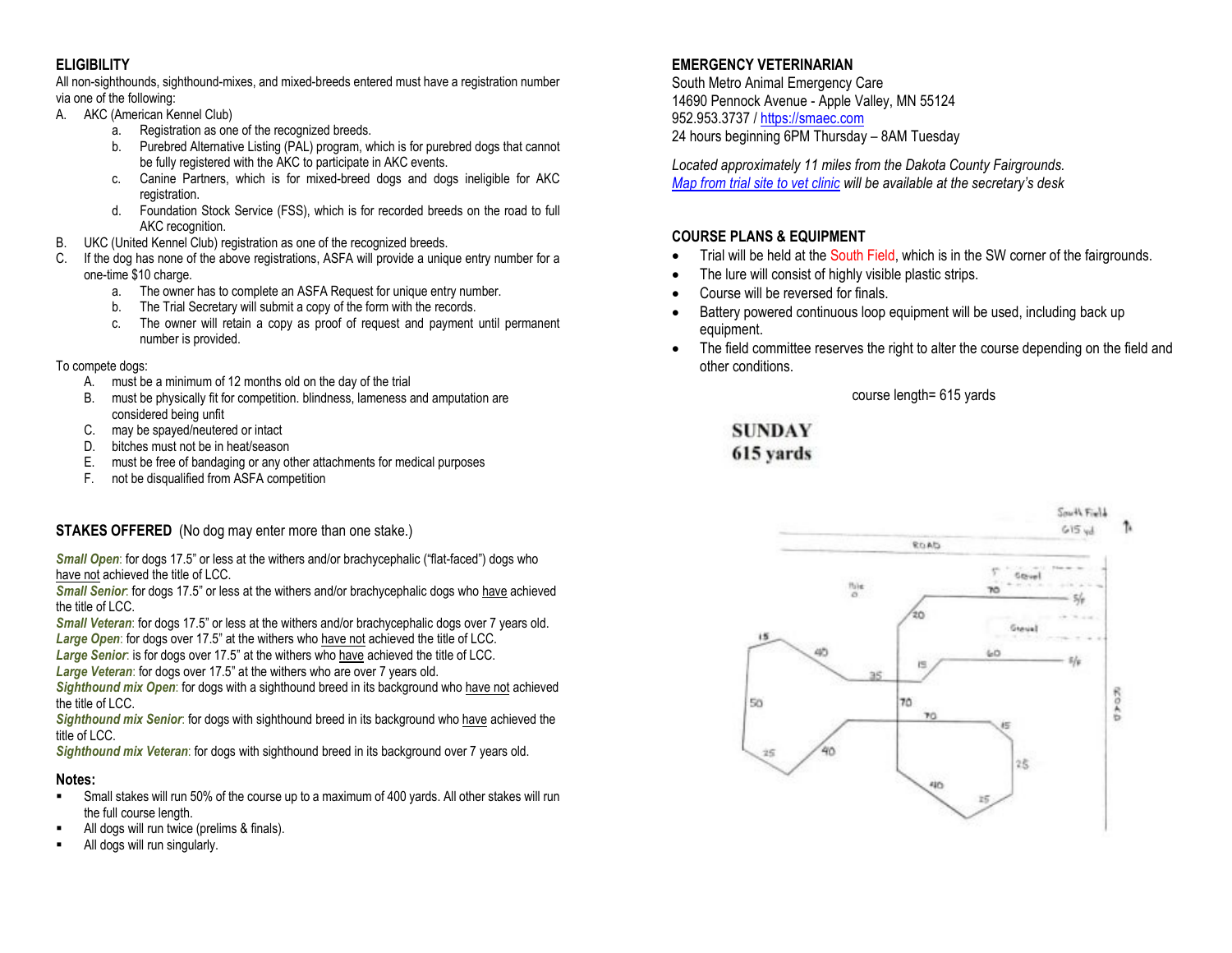#### **OFFICIAL AMERICAN SIGHTHOUND FIELD ASSOCIATION ENTRY FORM Minnesota Coursing Association**

**Sunday, May 1, 2022**

Pre-entries close Wed, April 27 at 6:00 PM at the FTS's address. Pre-entry: \$20 first entry; \$17 second entry, same owner; \$10 third+ entry, same owner Gate entry: \$25 per hound (Substitutions, same owner until Sun, May 1 at Noon)

Make checks payable (in US funds) to **Minnesota Coursing Association** and mail to: **Shellie Marvin, FTS • 7701 Drew Avenue North • Minneapolis, MN 55443**

Fee Paid \_\_\_\_\_\_ The Field Secretary cannot accept conditional, unsigned, incomplete or unpaid entries; please check your completed entry carefully.

| Breed:                                                                | Call Name:                                                                                                      |                  |                                 |  |  |
|-----------------------------------------------------------------------|-----------------------------------------------------------------------------------------------------------------|------------------|---------------------------------|--|--|
| Registered Name<br>of Dog:                                            |                                                                                                                 |                  |                                 |  |  |
| $\Box$ LCI-Small<br>Stake:<br>$\Box$ LCI-Large<br>Senior<br>Open<br>п | $\Box$ LCI-Sighthound Mix<br>□ Veteran                                                                          |                  |                                 |  |  |
| Registration Number: (please write in registering body before number) |                                                                                                                 |                  |                                 |  |  |
| If possible, please<br>п<br>separate my hounds                        | Date of<br>Birth:                                                                                               | Sex:<br>Dog<br>п | <b>Bitch</b>                    |  |  |
| Name of actual owner(s):                                              |                                                                                                                 |                  |                                 |  |  |
| Address:                                                              |                                                                                                                 | Phone:           |                                 |  |  |
| City:                                                                 |                                                                                                                 | State:           | Zip:                            |  |  |
| E-mail (required for entry confirmation)                              |                                                                                                                 |                  | (Optional) Region of Residence: |  |  |
| Emergency Contact Name and Phone (Optional)                           |                                                                                                                 |                  |                                 |  |  |
| п<br>(AKC: Registration, PAL, CP, FSS or UKC)                         | Check if this is a first-time entry. A copy of the official Registration of this dog must accompany this entry. |                  |                                 |  |  |
|                                                                       | Check if any information has changed since the last ASFA trial entry. Regarding                                 |                  |                                 |  |  |

I CERTIFY that I am the actual owner of this dog, or that I am the duly authorized agent of the actual owner whose name I have entered above. In consideration of the acceptance of this entry and the opportunity to have this dog judged and to win prize money, ribbons, or trophies, I (we) agree to abide by the rules and regulations of the American Sighthound Field Association in effect at the time of this lure field trial, and by any additional rules and regulations appearing in the premium list for this lure field trial. I (we) agree that the club holding this lure field trial has the right to refuse this entry for cause, which the club shall deem to be sufficient. I (we) agree to hold this club, its members, directors, governors, officers, agents or other functionaries, any employees of the aforementioned parties and the owner(s) of the trial premises or grounds harmless from any claim for loss or injury which may be alleged to have been caused directly or indirectly to any person or thing by the act of this dog while in or upon the lure field trial premises or grounds or near any entrance thereto and I (we) personally assume all responsibility and liability for any such claim, and I (we) further agree to hold the aforementioned parties harmless from any claim loss of this dog by disappearance, theft damage or injury be caused or alleged to be caused by the negligence of the club or any of the aforementioned parties or by the negligence of any person or any other cause or causes. I (we) certify and represent that the dog entered is not a hazard to person or other dogs. This entry is submitted for acceptance of the forgoing representations and agreements.

**SIGNATURE** of owner or his agent duly authorized to make this entry

**OFFICIAL AMERICAN SIGHTHOUND FIELD ASSOCIATION ENTRY FORM Minnesota Coursing Association**

**Sunday, May 1, 2022**

Pre-entries close Wed, April 27 at 6:00 PM at the FTS's address. Pre-entry: \$20 first entry; \$17 second entry, same owner; \$10 third+ entry, same owner Gate entry: \$25 per hound

(Substitutions, same owner until Sun, May 1 at Noon)

Make checks payable (in US funds) to **Minnesota Coursing Association** and mail to:

#### **Shellie Marvin, FTS • 7701 Drew Avenue North • Minneapolis, MN 55443**

| Fee Paid | The Field Secretary cannot accept conditional, unsigned, incomplete or unpaid entries; |
|----------|----------------------------------------------------------------------------------------|
|          | please check your completed entry carefully.                                           |

| Breed:                                                                | Call Name:                                                                                                      |           |                                 |
|-----------------------------------------------------------------------|-----------------------------------------------------------------------------------------------------------------|-----------|---------------------------------|
| Registered Name<br>of Dog:                                            |                                                                                                                 |           |                                 |
| $\Box$ LCI-Small<br>Stake:<br>$\Box$ LCI-Large<br>Open<br>Senior<br>п | □ LCI-Sighthound Mix<br>$\Box$ Veteran                                                                          |           |                                 |
| Registration Number: (please write in registering body before number) |                                                                                                                 |           |                                 |
| If possible, please<br>П<br>separate my hounds                        | Date of<br>Birth:                                                                                               | Sex:<br>П | <b>Bitch</b><br>Dog             |
| Name of actual owner(s):                                              |                                                                                                                 |           |                                 |
| Address:                                                              |                                                                                                                 | Phone:    |                                 |
| City:                                                                 |                                                                                                                 | State:    | Zip:                            |
| E-mail (required for entry confirmation)                              |                                                                                                                 |           | (Optional) Region of Residence: |
| Emergency Contact Name and Phone (Optional)                           |                                                                                                                 |           |                                 |
| П<br>(AKC: Registration, PAL, CP, FSS or UKC)                         | Check if this is a first-time entry. A copy of the official Registration of this dog must accompany this entry. |           |                                 |
| п                                                                     | Check if any information has changed since the last ASFA trial entry. Regarding                                 |           |                                 |

I CERTIFY that I am the actual owner of this dog, or that I am the duly authorized agent of the actual owner whose name I have entered above. In consideration of the acceptance of this entry and the opportunity to have this dog judged and to win prize money, ribbons, or trophies, I (we) agree to abide by the rules and regulations of the American Sighthound Field Association in effect at the time of this lure field trial, and by any additional rules and regulations appearing in the premium list for this lure field trial. I (we) agree that the club holding this lure field trial has the right to refuse this entry for cause, which the club shall deem to be sufficient. I (we) agree to hold this club, its members, directors, governors, officers, agents or other functionaries, any employees of the aforementioned parties and the owner(s) of the trial premises or grounds harmless from any claim for loss or injury which may be alleged to have been caused directly or indirectly to any person or thing by the act of this dog while in or upon the lure field trial premises or grounds or near any entrance thereto and I (we) personally assume all responsibility and liability for any such claim, and I (we) further agree to hold the aforementioned parties harmless from any claim loss of this dog by disappearance, theft damage or injury be caused or alleged to be caused by the negligence of the club or any of the aforementioned parties or by the negligence of any person or any other cause or causes. I (we) certify and represent that the dog entered is not a hazard to person or other dogs. This entry is submitted for acceptance of the forgoing representations and agreements.

**SIGNATURE** of owner or his agent duly authorized to make this entry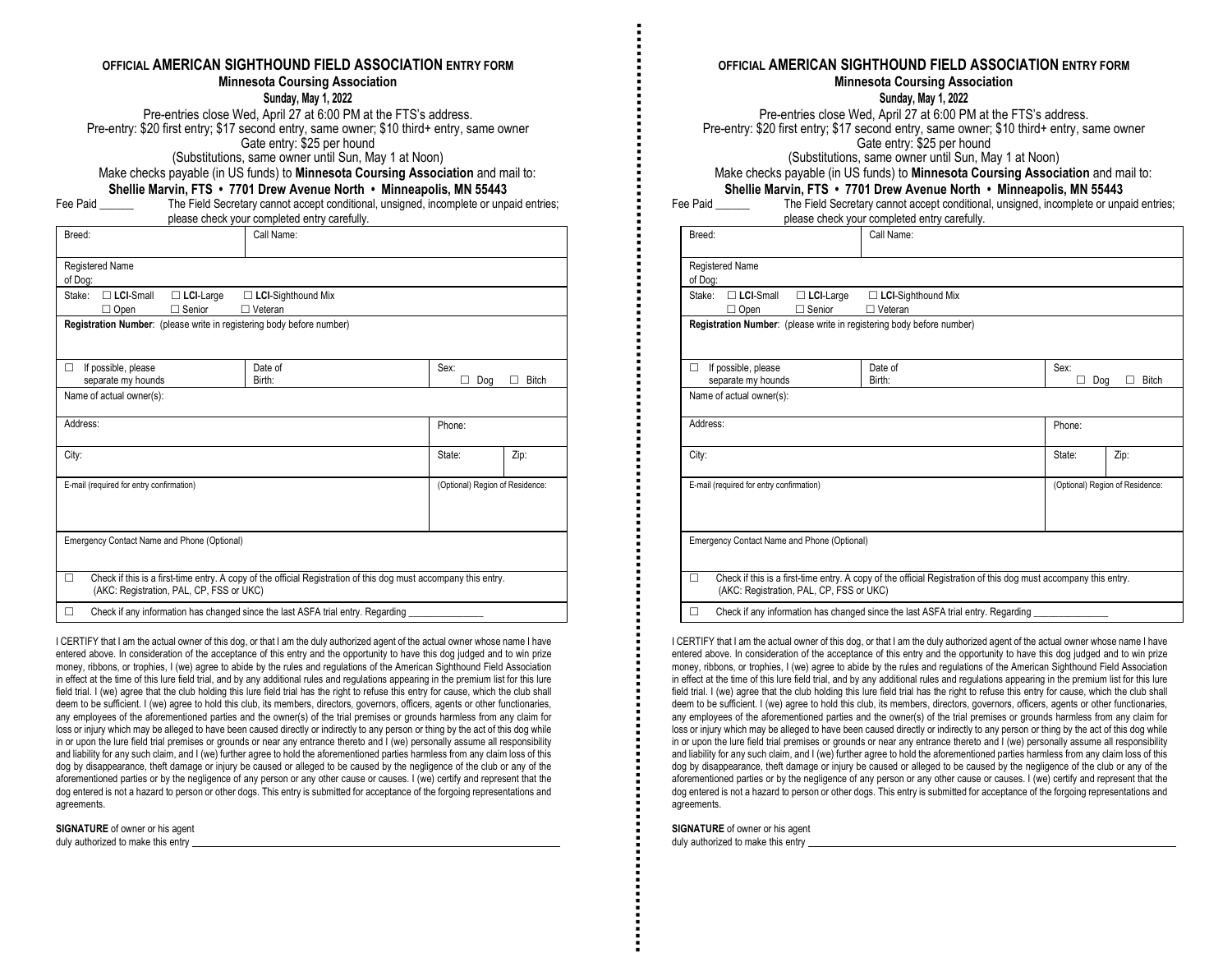## **OFFICIAL AMERICAN SIGHTHOUND FIELD ASSOCIATION Request for ASFA Lure Chasing Instinct Registration Number**

#### Fee Paid This form is for dogs without any registration number from another registering body.

**Please print legibly.**

| Breed:                                                                                                                                      | Call Name:                                                                |              |                                         |  |  |  |
|---------------------------------------------------------------------------------------------------------------------------------------------|---------------------------------------------------------------------------|--------------|-----------------------------------------|--|--|--|
| Registered Name of Dog:                                                                                                                     |                                                                           |              |                                         |  |  |  |
| FTS will circle Size after wicketing at Inspection:<br><b>Size Small:</b> 17 <sup>1</sup> / <sub>2</sub> inches or less (or brachycephalic) |                                                                           |              | Size Large: over $17\frac{1}{2}$ inches |  |  |  |
|                                                                                                                                             | <b>Registration Number:</b> (To be assigned by ASFA records coordinator.) |              |                                         |  |  |  |
| Date of<br>Birth:                                                                                                                           | Sex:<br>Dog                                                               | <b>Bitch</b> |                                         |  |  |  |
| Name of actual owner(s):                                                                                                                    |                                                                           |              |                                         |  |  |  |
| Address:                                                                                                                                    |                                                                           | Phone:       |                                         |  |  |  |
| City:                                                                                                                                       |                                                                           | State:       | Zip:                                    |  |  |  |
| E-mail                                                                                                                                      |                                                                           |              | Region of Residence: (Optional)         |  |  |  |
| <b>Emergency Contact Name and Phone</b>                                                                                                     |                                                                           |              |                                         |  |  |  |

**This top portion is to be submitted with the \$10 fee to the Field Trial Secretary. First time trial entry on separate form.**

**\* \* \* \* \* \* \* \* \* \* \* \* \* \* \* \***

| _ |  |  |  |
|---|--|--|--|
|   |  |  |  |

**\_\_\_\_\_\_\_\_\_\_\_\_\_\_\_\_\_\_\_\_\_\_\_\_ was entered in the \_\_\_\_\_\_\_\_\_\_\_\_\_\_\_\_\_\_\_\_\_\_\_\_ (Dog's Name) (ASFA Club Name)**

**ASFA trial held on\_\_\_\_\_\_\_\_\_\_\_\_. The dog was wicketed at inspection and is (Date) registered as Size \_\_\_\_\_\_\_\_\_\_\_\_\_\_\_\_. The fee of \$10 was received by the FTS and submitted to the ASFA Records Coordinator.** 

**Printed name of Field Trial Secretary**

**Signature of Field Trial Secretary**

**(Owner is to retain this receipt as proof of registration until notified by the ASFA.)**

## **OFFICIAL AMERICAN SIGHTHOUND FIELD ASSOCIATION Request for ASFA Lure Chasing Instinct Registration Number**

Fee Paid \_\_\_\_\_\_\_ This form is for dogs without any registration number from another registering body.

**Please print legibly.**

| Breed:                                                                                                                       | Call Name: |      |                     |                                                               |  |
|------------------------------------------------------------------------------------------------------------------------------|------------|------|---------------------|---------------------------------------------------------------|--|
| Registered Name of Dog:                                                                                                      |            |      |                     |                                                               |  |
| FTS will circle Size after wicketing at Inspection:<br><b>Size Small:</b> $17\frac{1}{2}$ inches or less (or brachycephalic) |            |      |                     | <b>Size Large:</b> over 17 <sup>1</sup> / <sub>2</sub> inches |  |
| Registration Number: (To be assigned by ASFA records coordinator.)                                                           |            |      |                     |                                                               |  |
| Date of<br>Birth:                                                                                                            |            | Sex: | <b>Bitch</b><br>Dog |                                                               |  |
| Name of actual owner(s):                                                                                                     |            |      |                     |                                                               |  |
| Address:                                                                                                                     |            |      | Phone:              |                                                               |  |
| City:                                                                                                                        |            |      | State:              | Zip:                                                          |  |
| E-mail                                                                                                                       |            |      |                     | Region of Residence: (Optional)                               |  |
| <b>Emergency Contact Name and Phone</b>                                                                                      |            |      |                     |                                                               |  |

**This top portion is to be submitted with the \$10 fee to the Field Trial Secretary. First time trial entry on separate form.**

**\* \* \* \* \* \* \* \* \* \* \* \* \* \* \* \***

**\_\_\_\_\_\_\_\_\_\_\_\_\_\_\_\_\_\_\_\_\_\_\_\_ was entered in the \_\_\_\_\_\_\_\_\_\_\_\_\_\_\_\_\_\_\_\_\_\_\_\_ (Dog's Name) (ASFA Club Name)**

**ASFA trial held on\_\_\_\_\_\_\_\_\_\_\_\_. The dog was wicketed at inspection and is (Date) registered as Size \_\_\_\_\_\_\_\_\_\_\_\_\_\_\_\_. The fee of \$10 was received by the** 

**FTS and submitted to the ASFA Records Coordinator.** 

**Printed name of Field Trial Secretary**

**Signature of Field Trial Secretary**

**(Owner is to retain this receipt as proof of registration until notified by the ASFA.)**